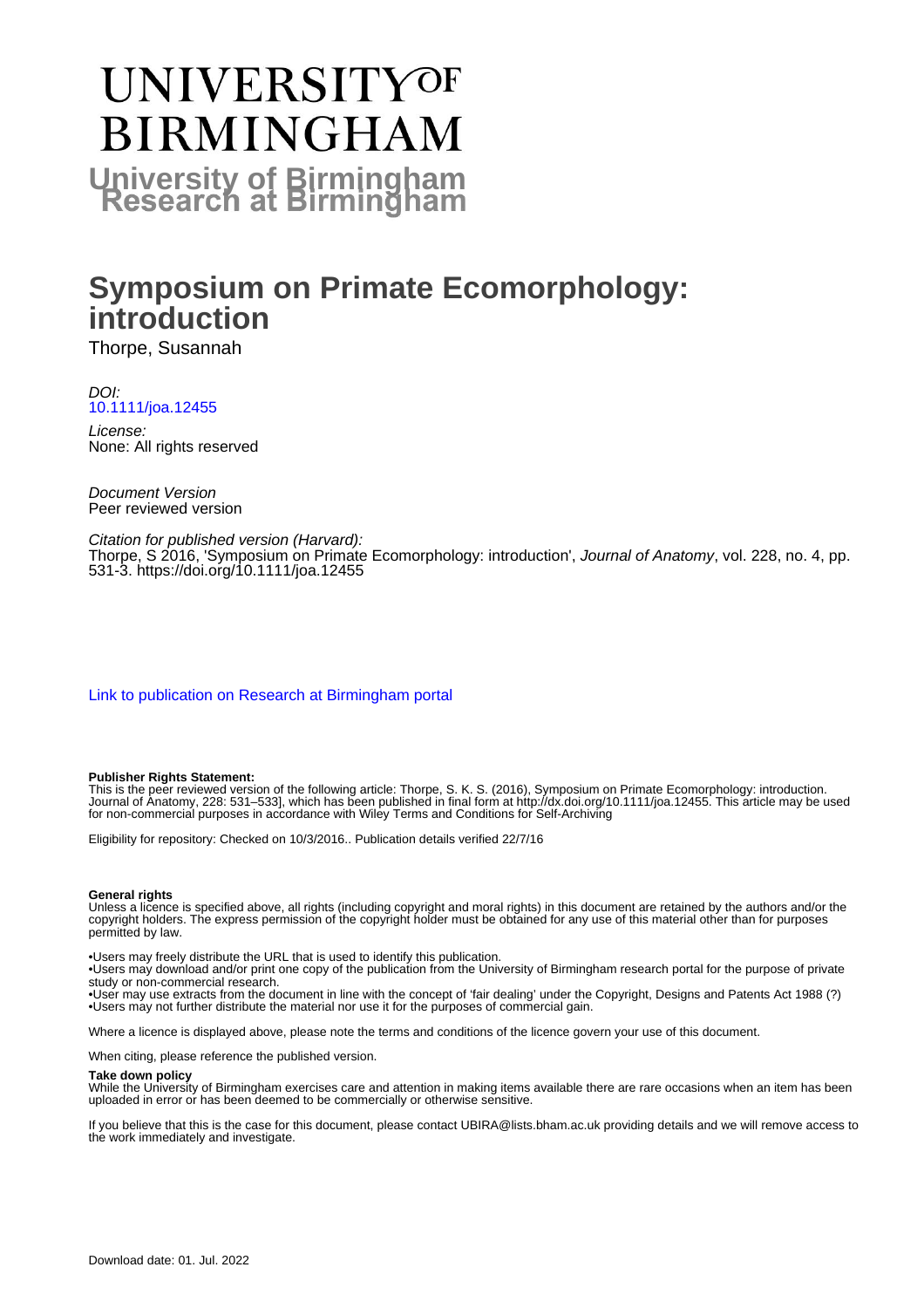# **Ecomorphology**

### **Introduction**

This volume is the result of a joint conference for the Anatomical Society and Primate Society of Great Britain (PSGB) on Primate Ecomorphology, which was held at the University of Birmingham, UK in December 2014. Many of the papers in this volume provide excellent introductions to the ecomorphological framework (see for example Elton and Colleagues and Soligo and Smaers), which I shall not attempt to compete with here; suffice to say ecomorphology is broadly the study of the association between an animal's morphology and habitat, and the behavioural responses that mediate it. While ecomorphological relationships are perhaps most richly documented in studies of the diet and locomotion of fish and lizards, the papers in this volume remind us of the many early pioneers of primate ecomorphology such as Matt Cartmill, Bob Sussman, John Fleagle and Peter Rodman (for references see Elton et al. and Soligo and Smears, this volume). Their work, among others, laid the foundations for this contribution,, which aims to review current understanding of key topics in primate ecomorphology and ask how modern research can overcome the challenges to understanding the ecomorphology of extant and extinct primates.

The ecomorphological framework is grounded on the concept that morphology is an accurate and predictable reflection of an animal's current behaviours and ecology. In an age where technological advances have allowed the generation and analysis of datasets of unimaginable complexity, the apparent simplicity of this framework is appealing. Nevertheless, the recent growth of the field and particularly studies that have considered the relationship between microhabitat specialization and morphological specialization in a broad quantitative framework (e.g. Brandl et al., 2015) have revealed areas of unanticipated complexity, and shown that many ecomorphological relationships are less clear, much less linear and much more multifaceted than expected. Nowhere is this likely to be more so than in the primates. Many factors might confound the ecomorphological relationship; for example, morphology may be subject to non-functional influences on form, such as genetic drift and phylogenetic inertia and morphological traits may not keep pace with environmental change, such that observed traits reflect past rather than current environments. For primates however, the complexity increases. Primates are highly social, and their complex social organisations and hierarchies exert a strong influence on the way different individuals are able to exploit and interact with their habitat. Moreover their high intelligence and high proportion of muscle to tendon means that they are highly plastic in their behaviour and morphology. Indeed, Elton and colleagues ask in their contribution, can we ever identify a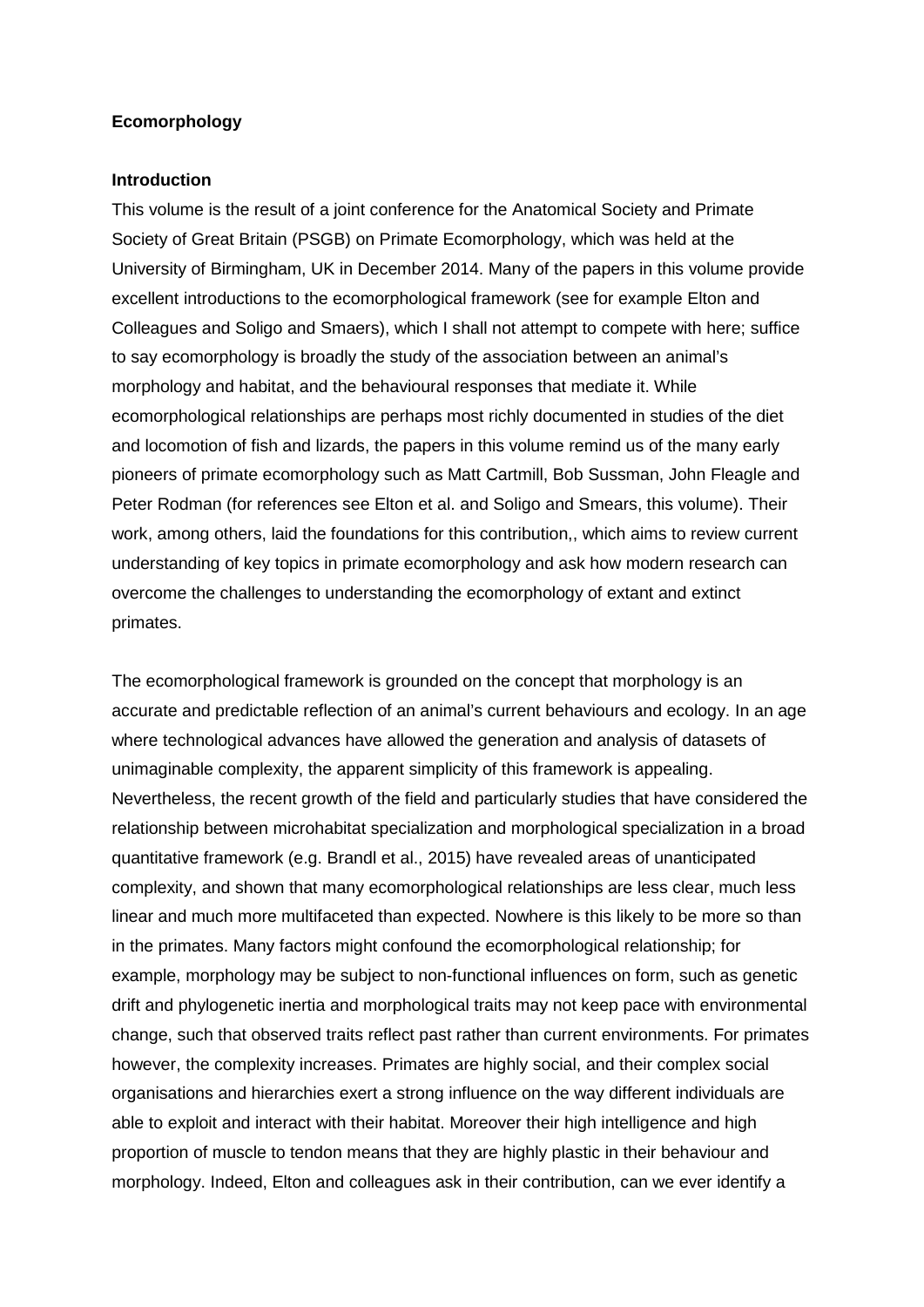primary ecological determinant of a given primate trait because compromises between different functional pressures may result in a feature being just adequate for any particular task. These issues present considerable challenges for quantifying clear patterns in the ecomorphology of extant primates and transferring this framework to extinct taxa introduces yet another layer of complexity.

All the papers in this issue of the Journal of Anatomy were prepared by speakers at the Primate Ecomorphology symposium, together with their research colleagues. Most authors have taken such a holistic view of the opportunities and challenges of applying an ecomorphological framework to quantifying the dynamic interactions between both extant and extinct primates and their physical and social environments that the core themes of plasticity, sociality and interpreting the ecomorphology of extinct species run throughout the volume rather than separating contributions into topical groups. A further repercussion of the holistic nature of the papers is that I cannot possibly do justice to the wealth of information in each paper in this short introductory piece. The description that follows therefore details some of the many highlights I have found in each of the papers. I thank the authors wholeheartedly for their hard work, which has resulted in this amazing, far reaching and stimulating volume of Journal of Anatomy.

The volume begins with **Sarah Elton and colleagues** who, through a detailed consideration of the ecomorphological framework, pose a holistic suite of questions about the nature of the ecological signals that might be expressed in the generalised skeletons that are typical of many monkeys, how we can interpret these signals and how these factors might influence reconstructions of locomotor behaviours and habitat preferences in extinct species. This is a fascinating and detailed paper, but I was particularly struck by one of their conclusions: They point out that whilst it is heuristically useful to think in terms of 'terrestrial' or 'arboreal' in palaeobiological research, an animal faced with a predator or a tasty foodstuff is unlikely to be so prescriptive. This alludes to the important concept that we may have been overly narrow in our interpretations of the locomotor behaviour of fossil primates, which has wide ranging ramifications for our current understanding of primate evolution.

In the 2<sup>nd</sup> paper **Erin Butler and Nate Dominy** provide an excellent example of the confounding effect of primate muscular plasticity on reconstructions of the ecomorphology of extinct species. They show that the limited availability of human cadaveric material, which has forced a general assumption that minimal variation exists in human populations and/or that industrialized populations represent the human species as well as any other, has significantly hampered our understanding of early hominin locomotor efficiency. Expanding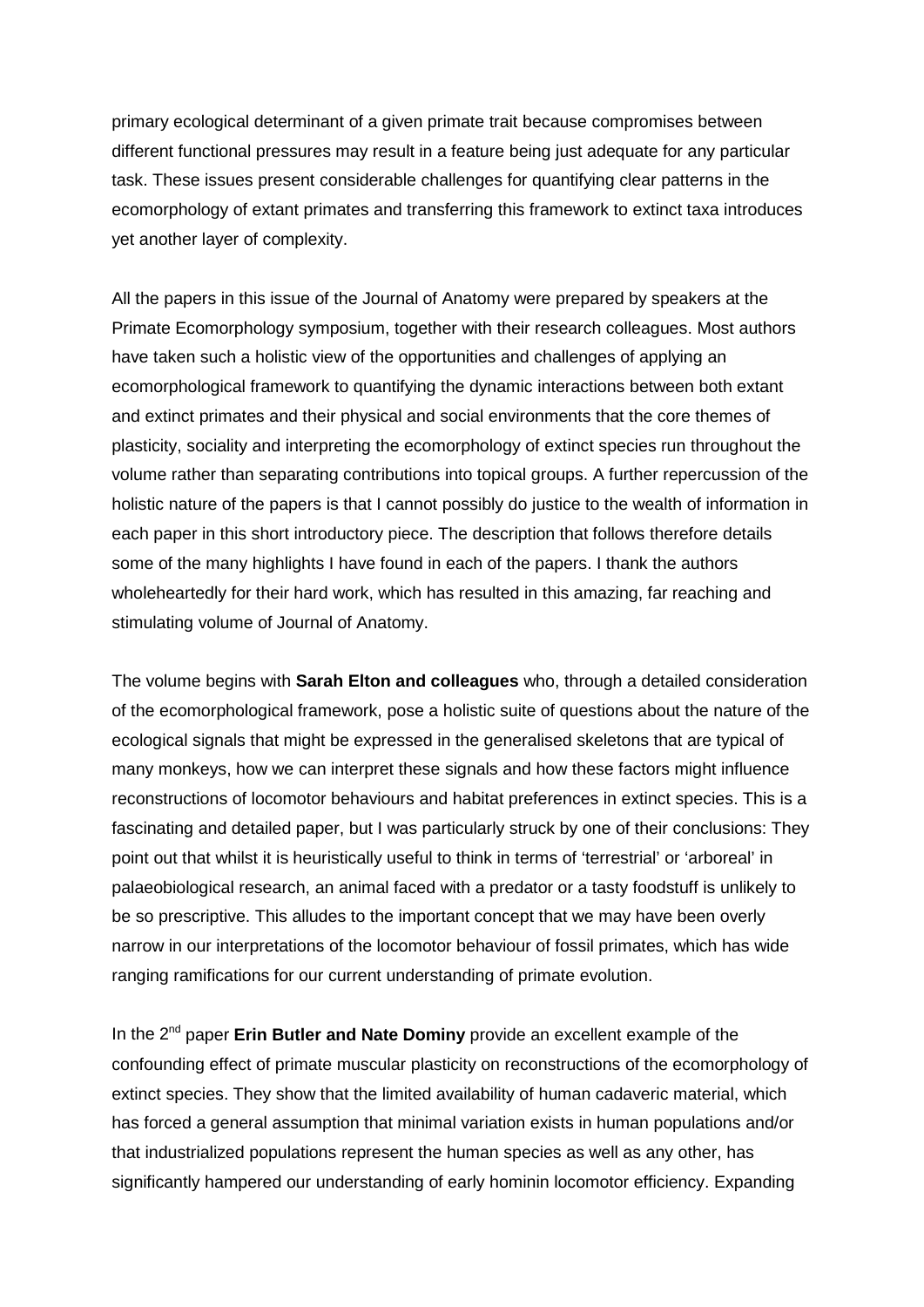on their earlier work that demonstrated that exploitation of arboreal resources by smallbodied (pygmy) rainforest hunter-gatherers is largely facilitated by muscular adaptation, they present a more detailed interpretation of their ecomorphology. They show convincingly that despite the volume of research on humans, we still don't fully understand how human muscle-tendon architecture can be tailored to specific ecological or environmental demands. Their conclusion that the human pygmy phenotype is a promising model system for understanding hominin bipedal efficiency links to many of the other papers in the volume that argue arboreality was more important in our ancestry than has been previously thought.

In the 3<sup>rd</sup> paper **Tracy Kivell** continues the plasticity theme, with a detailed and candid review of the evidence for whether the plasticity of trabecular bone can provide a strong functional signal of how a bone or joint was used during an individual's lifetime, to supplement the more limited functional information that can be gleaned from external skeletal morphology. Kivell reveals a myriad of unexpected complexities that have become apparent in making functional inferences about locomotor behaviour from variation in trabecular architecture. Nevertheless she argues that ongoing methodological advances combined with the associated accumulation of sample sizes and increased understanding of the relationship between ecology, biomechanics, morphology and behaviour in extant species, will mean that analyses of trabecular structure will be able to tease out functional signals in fossil bones in the near future.

**Anne Burrows** and colleagues, in the 4th paper, accepted perhaps the greatest challenge set; to develop the case that a primate's social environment should be considered within the ecomorphogical framework. While linking broad social behaviours to specific morphologies might not always be straightforward, Burrows et al. exploit the fact that mimetic muscle morphology is directly linked to social communication since contraction of the musculature leads directly to the facial display. They present 2 case studies 1) comparing gross morphology of the mimetic muscles around the external ear in Rhesus and Sulawesi macaques that are closely related but have very different methods to maintain social cohesion and 2) comparative physiology of the orbicularis oris muscle in humans, chimpanzees and siamangs to show the contrasting demands of facial and vocal communications. They conclude that observed morphology might reflect a compromise between the demands of the physical and social environments. This is an exciting and young field, and the authors outline several future direction of research. Clearly the next step is to demonstrate that primate adaptations to social behaviour compromise adaptations to the physical environment and result in less than optimal solutions to the latter.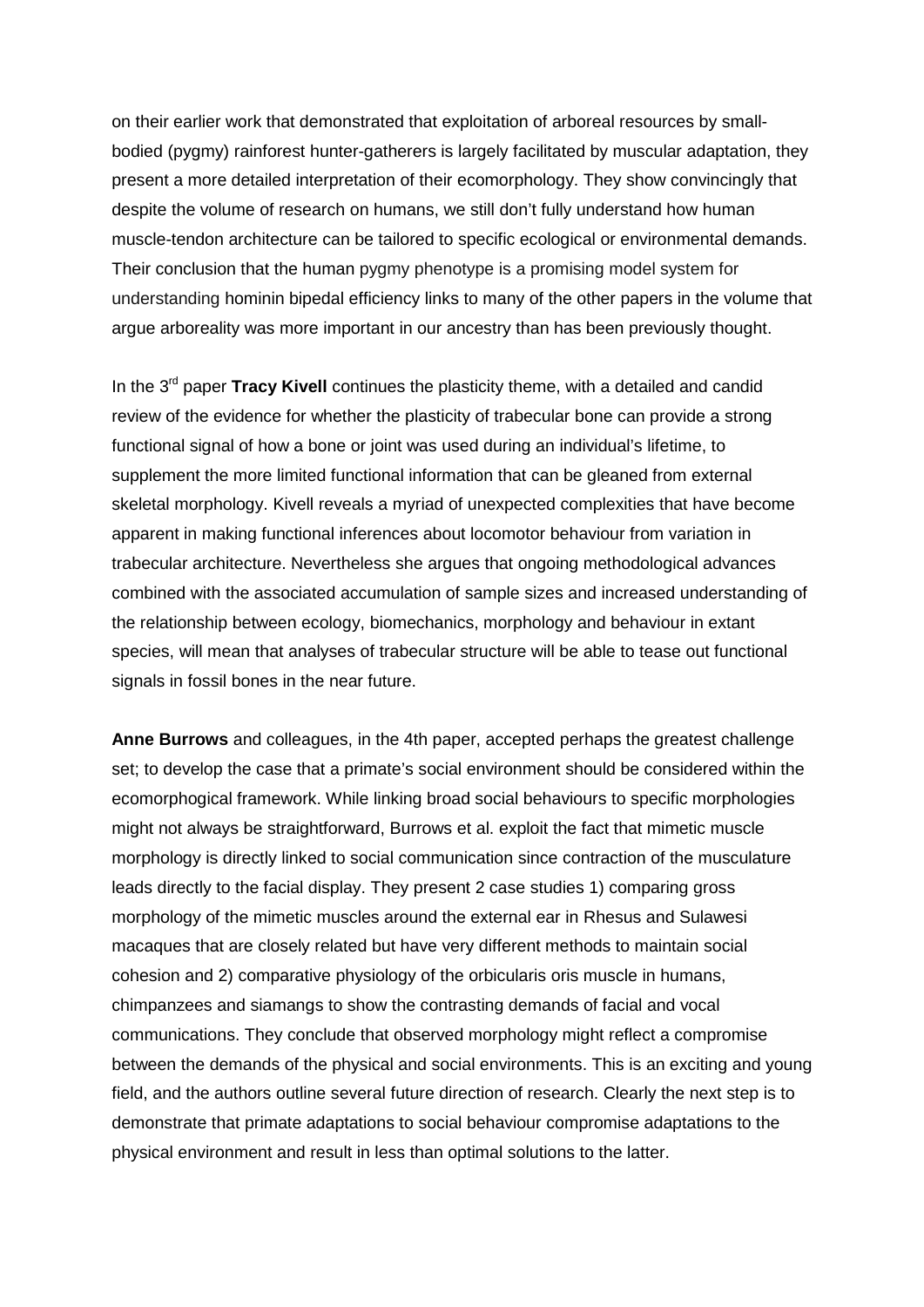**Christophe Soligo** and **Jeroen Smaers** deliver a comprehensive review of current perspectives on the origin and early evolution of primates, coupled with a thought-provoking ecomorphological synthesis of primate origins. Among many other topics, these authors develop the plasticity theme with consideration of the role of the brain in buffering a species'anatomy against natural selection. They reason that the brain determines how an individual perceives its environment, and the behaviours it uses it interacts with it. Thus, in the absence of direct evidence of ancestral primate behaviour, they suggest that one of the most significant new sources of information on the adaptive context and behavioural flexibility of early primates could come from application of the increasingly sophisticated comparisons possible on the brain anatomy and phylogenetic mapping of neural characteristics of extant species.

In the 5th paper, **Kevin Hunt** delivers an incredible synthesis of the broad ecomorphology of apes and monkeys to ask 'why are there apes?' He brings together a detailed comparison of monkey and ape morphology, locomotion, habitat and social organisation to show (among other components) that intense competition between apes and monkeys drove apes to evolve large bodies and suspensory features and monkeys to evolve the ability to digest unripe fruits. I first referenced this paper the day after it was accepted for publication, it's a important contribution to a topic that has appeared intractable, due to limited fossil evidence.

In the 6<sup>th</sup> paper **Robin Crompton** reflects his delivery of the 2014 Osman Hill Memorial Lecture for the Primate Society of Great Britain. His paper provides a personal synthesis of early hominin ecomorphology, which has been influenced by many of his own studies during 40 years of truly holistic research on hominin palaeontology, the locomotor biomechanics of extant referential models under lab and field conditions and the development of powerful predictive-modelling computer simulations. This engaging paper details not just current understanding of early hominin ecomorphology, but also the history and societal influences on research in this field. There is a great deal of synergy in the conclusions of many of the papers in the volume, and Crompton's conclusions on selection for ecological plasticity by early hominins and the continued exploitation of arboreal resources by hominins complement and consolidate those of Vogel and Dominy, Hunt and Senut.

In the final fascinating paper **Brigitte Senut** brings her palaeontological expertise to bear on a holistic approach to interpreting early hominin behaviour from ecomorphological signals. Through case studies of the origins of human bipedalism and the springing adaptations in fossil rodents (Pedetidae), which track the processes of desertification, she demonstrates the efficacy of an integrated approach in which locomotor reconstructions can be used to